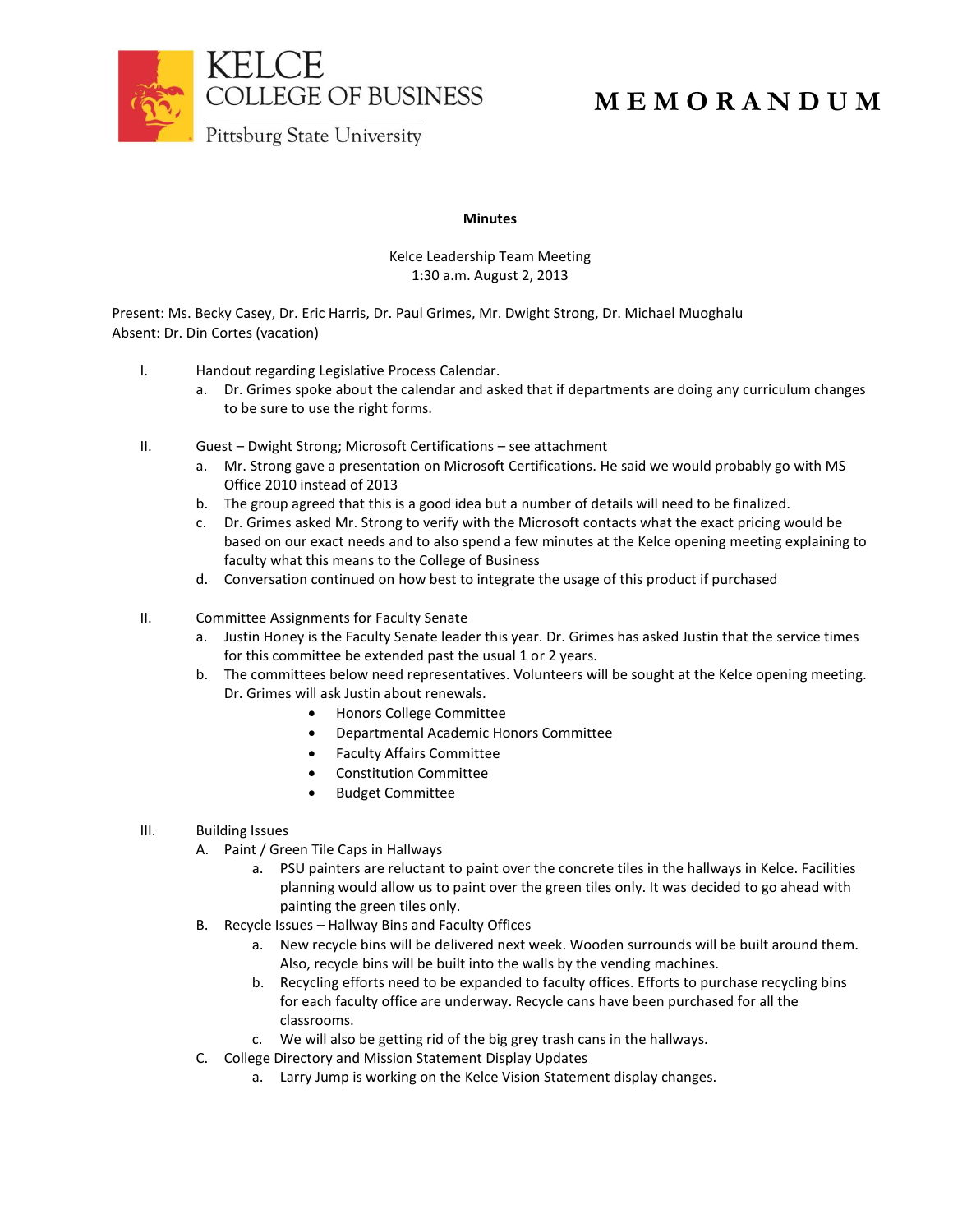- IV. Classroom Assignment Plan
	- a. Becky Casey has made a few changes to the Kelce classroom assignment list she originally made and will send the changes to the other chairs.
	- b. One year exchange students were a topic of discussion. With small class rooms in Kelce we are having a hard time getting students seeking a four year degree into Kelce classes versus students who are only here for one year.
- V. Choong Lee has a Fulbright scholar coming to PSU as a visitor.
	- a. Dr. Harris will gather information about this once it is available.
- VI. Miscellaneous More discussion will follow on this next week.
	- A. Research Impact Measures Citation Analysis
		- a. Dr. Grimes would like the faculty to sign up for a Google account for access to this.
	- B. Qualtrics Follow-up; Training
		- a. Qualtrics has been purchased and they are ready to do a training session. Dr. Grimes asked Eric to talk to Kylie Edgecomb about administering the accounts for the product and working with the Faculty Development Committee to set up the training.
	- C. College Marketing w/Athletics
		- a. The Kelce College has purchased marketing/promotions with PSU Athletics. It was agreed that the "Family Friendly" designation will be promoted in the ads.
	- D. Establish Date for President & Provost Visit
		- a. It was decided that the meeting will be after the AACSB team has visited. Possibly Friday March 28<sup>th</sup>.
		- b. Dialog continued in regard to Kelce faculty involvement with University functions and committees.
		- c. Discussion about the Kelce College buying a chair in the new Fine and Performing Arts building. Faculty would be asked to donate \$10.00 each to purchasing a chair. Eric will lead the campaign to raise the funds.
	- E. Proposed Executive-on-Campus; Chris Willford, Central Montana Resources CFO
		- a. Holly and Dr. Grimes visited with Chris. He will be asked to come to campus as an Executive on Campus. He would visit the Rua Sky box during a football game. He would also meet with President Scott.
	- F. Planning for September AACSB Accreditation Meeting in St. Louis
		- a. Dr. Grimes, all Kelce department Chairs and Dr. Muoghalu will attend this conference.
- VII. Updates and Announcements
	- A. Casey IAEP Update and Board Meeting
		- a. IAEP will have a strategic planning meeting in Kelce room 121. Several people from across the university are invited to the meeting. Lunch is at 11:30 and then discussion will begin.
		- b. Ms. Casey went to her first Kansas City chapter board meeting. There is a shortage of internal auditors. There are members of this board that come to the PSU career fair. We need to try to get more students interested in becoming internal auditors.
	- B. Cortes On Vacation
	- C. Harris AACSB Tables

a. 15 tables are completed. Dr. Harris handed out different papers regarding the tables to Dr. Grimes, Ms. Casey and Dr. Muoghalu. The tables are nearly finalized. Dr. Grimes will develop summary tables.

b. Kelce will be a Beta test site for Digital Measures for new AACSB tables that are based on the new standards.